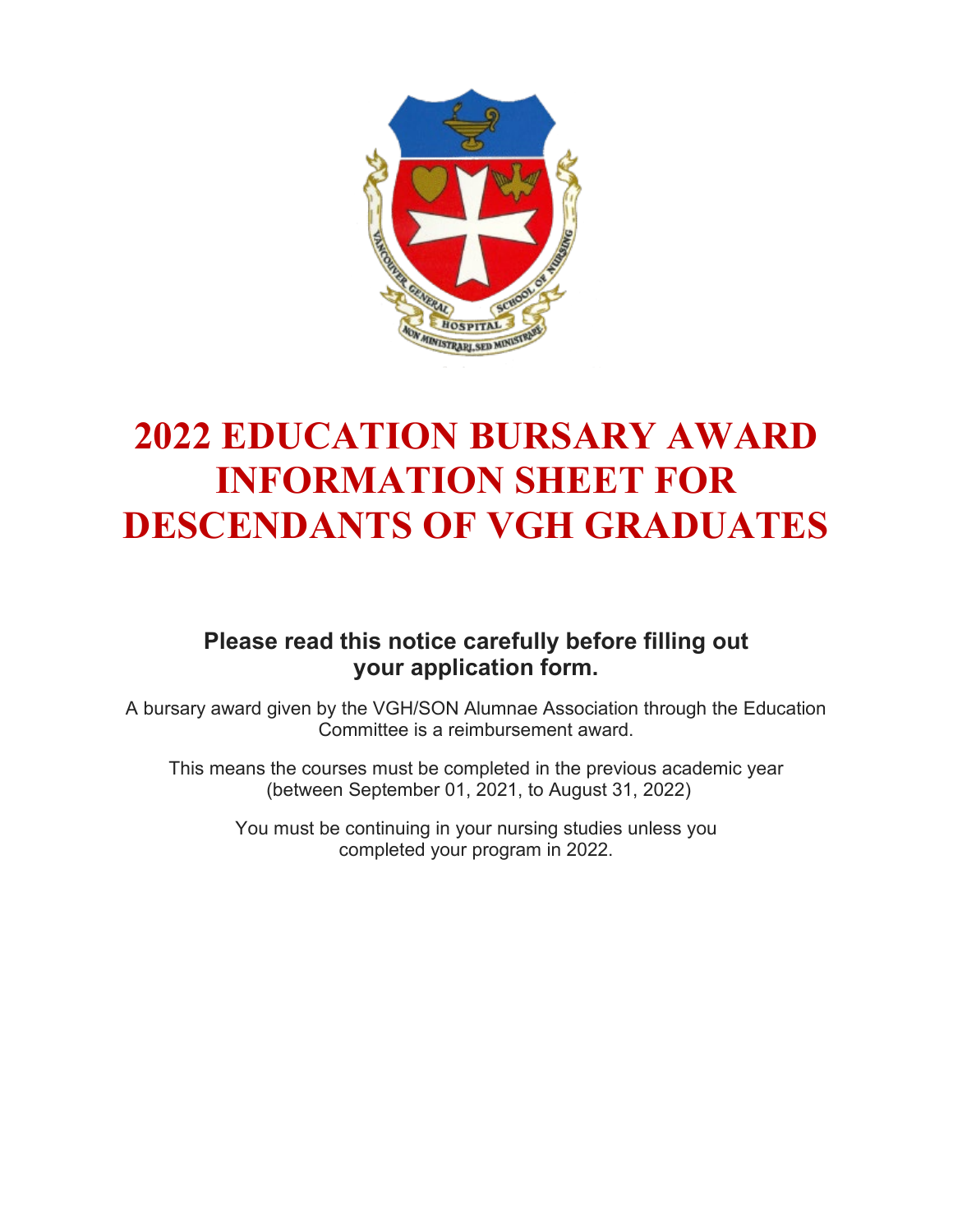## **2022 EDUCATION BURSARY AWARD INFORMATION SHEET FOR DESCENDANTS OF VGH GRADUATES**

V.G.H. School of Nursing Alumnae Association Education Committee 855 West 12th Avenue, Vancouver, B.C. V5Z 1M9 (604) 875-4111, Local 62049

#### **Please read this notice carefully before filling out your application form.**

Purpose: To provide financial assistance to descendants of VGH graduates pursuing studies in a nursing education program.

Source of Funds: This association has bursary awards available to VGH graduates and descendants of VGH graduates. The money allotted is based on annual interest accrued from the Harvey/Cain Endowment Fund, the Eileen Lewis Johnston Memorial Fund, the Grace Sterling Smith Fund, the Margaret Faulkner Fund, the Edith Mary (McCallan) Cork Memorial Bursary, the Inez (Fox) Mowat Memorial Bursary, private donations and the Alumnae Association education funds.

Priority: VGH Graduates will be given first priority followed by descendants of VGH graduates who are residents of BC before other descendants residing elsewhere in other countries.

| <b>BURSARY AWARD CATEGORIES</b>                                     |                                                                                                                                                                                                                                                                                                                                                                           |                                |  |  |  |
|---------------------------------------------------------------------|---------------------------------------------------------------------------------------------------------------------------------------------------------------------------------------------------------------------------------------------------------------------------------------------------------------------------------------------------------------------------|--------------------------------|--|--|--|
| \$1,500.00 $*$ (or less)                                            | $$800.00*(or less)$                                                                                                                                                                                                                                                                                                                                                       | $$600.00*$ (or less) towards a |  |  |  |
| towards a Degree                                                    | towards a Degree                                                                                                                                                                                                                                                                                                                                                          | Non-Degree Program             |  |  |  |
| Program:                                                            | Program:                                                                                                                                                                                                                                                                                                                                                                  | e.g. Basic RN program          |  |  |  |
| Baccalaureate                                                       | Baccalaureate                                                                                                                                                                                                                                                                                                                                                             | LPN program                    |  |  |  |
| <b>Masters</b>                                                      | <b>Masters</b>                                                                                                                                                                                                                                                                                                                                                            |                                |  |  |  |
| Doctorate (Full time)                                               | Doctorate (part time)                                                                                                                                                                                                                                                                                                                                                     |                                |  |  |  |
|                                                                     | * (or less) - at the discretion of the Education Committee based on the funds available.                                                                                                                                                                                                                                                                                  |                                |  |  |  |
| <b>ELIGIBILITY:</b>                                                 | Descendants of Graduates of the V.G.H. School of Nursing program or<br>UBC/VGH Collaborative Nursing Program.<br>Supporting VGH graduate must be a paid-up member V.G.H. School of Nursing<br>Alumnae Association (\$20.00 yearly fee).<br>Program must be applicable to nursing related studies.<br>Courses must be taken between September 01, 2021 and August 31, 2022 |                                |  |  |  |
| <b>APPLICATION AND</b><br><b>DEADLINE:</b>                          | Applications are available through the Alumnae office or at<br>www.vghnursingschoolalumnae.com                                                                                                                                                                                                                                                                            |                                |  |  |  |
| September 30, 2022                                                  | All documentation must accompany the application form and be submitted to the<br>Alumnae office no later than September 30, 2022.                                                                                                                                                                                                                                         |                                |  |  |  |
| <b>ENROLMENT IN</b><br><b>EDUCATION</b><br><b>PROGRAM:</b>          | All applicants must provide proof of current enrolment in an education<br>program. A letter of acceptance from the Registrar's Office is required for<br>an academic program.                                                                                                                                                                                             |                                |  |  |  |
| <b>BURSARY AWARDS:</b>                                              | The Education Committee will determine these awards in October and all candidates will<br>be notified by mail or email.<br>Note: Priority consideration will be given to those candidates who have not previously<br>received educational funding. Eligible candidates may be chosen by random selection<br>when funds are limited.                                       |                                |  |  |  |
| <b>APPLICATION</b><br><b>WITHDRAWAL:</b><br><b>NAMES PUBLISHED:</b> | Please notify the Education Committee, in writing c/o Alumnae office as<br>soon as possible if you are withdrawing your application.<br>The names of the successful bursary award candidates will be published in the<br>VGH/SON Alumnae Association Spring Newsletter.                                                                                                   |                                |  |  |  |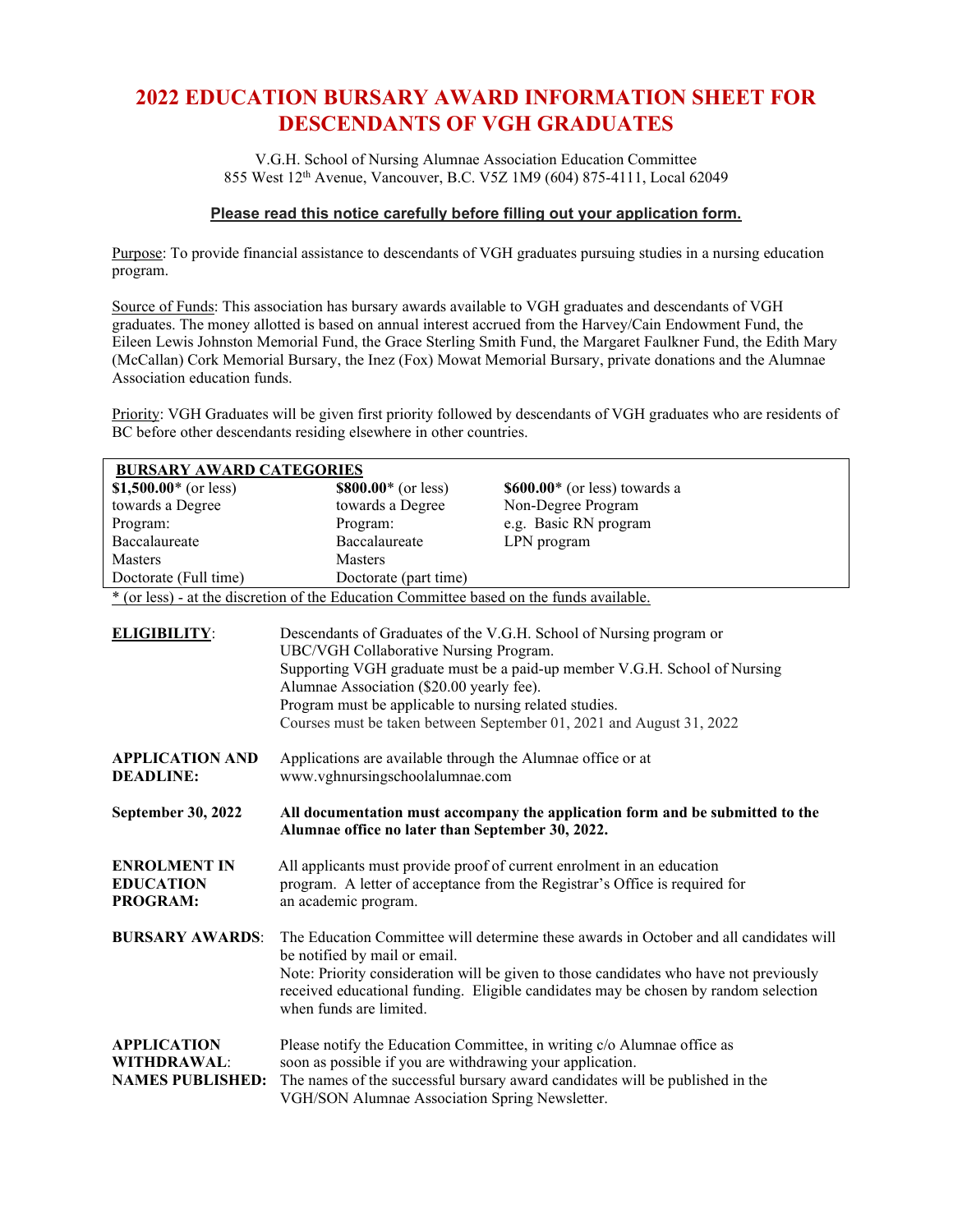### **VGH BURSARY AWARD APPLICATION FORM** 2/3

|  |  | I. GENERAL INFORMATION: (Please print) |  |  |
|--|--|----------------------------------------|--|--|
|--|--|----------------------------------------|--|--|

| Name: $\frac{1}{\sqrt{1-\frac{1}{2}} \cdot \frac{1}{2}}$                                                                                                                       |                                                                                                                                                                                                                                                                             |
|--------------------------------------------------------------------------------------------------------------------------------------------------------------------------------|-----------------------------------------------------------------------------------------------------------------------------------------------------------------------------------------------------------------------------------------------------------------------------|
| $\overline{\text{(Surname)}}$                                                                                                                                                  | (Given Names)                                                                                                                                                                                                                                                               |
|                                                                                                                                                                                |                                                                                                                                                                                                                                                                             |
|                                                                                                                                                                                | Address: Note that the contract of the contract of the contract of the contract of the contract of the contract of the contract of the contract of the contract of the contract of the contract of the contract of the contrac                                              |
|                                                                                                                                                                                |                                                                                                                                                                                                                                                                             |
|                                                                                                                                                                                | Mailing address (if different):                                                                                                                                                                                                                                             |
|                                                                                                                                                                                |                                                                                                                                                                                                                                                                             |
|                                                                                                                                                                                |                                                                                                                                                                                                                                                                             |
|                                                                                                                                                                                |                                                                                                                                                                                                                                                                             |
| <b>II.</b> VGH/SON Alumnae Association Membership                                                                                                                              |                                                                                                                                                                                                                                                                             |
|                                                                                                                                                                                | Supporting VGH Graduate's name at graduation: ___________________________________                                                                                                                                                                                           |
|                                                                                                                                                                                |                                                                                                                                                                                                                                                                             |
| Relationship to applicant:                                                                                                                                                     |                                                                                                                                                                                                                                                                             |
| Has the supporting VGH Graduate renewed his/her membership for this year?                                                                                                      |                                                                                                                                                                                                                                                                             |
|                                                                                                                                                                                |                                                                                                                                                                                                                                                                             |
|                                                                                                                                                                                | No: (If no, please enclose a \$20 cheque in CDN Funds payable to: VGHSON Alumnae Association)                                                                                                                                                                               |
| III. Alumnae Funds<br>Have you ever previously received VGH/SON Alumnae educational funds?                                                                                     |                                                                                                                                                                                                                                                                             |
| Yes:<br><u> Albanya (Albanya)</u>                                                                                                                                              |                                                                                                                                                                                                                                                                             |
| No:<br><u> 1989 - Andrea Station Books, amerikansk politiker (</u>                                                                                                             |                                                                                                                                                                                                                                                                             |
| IV.<br>BURSARY AWARD AGREEMENT AND SIGNATURE<br>In the event I receive a bursary award, I agree:<br>1. to acknowledge receipt of the cheque in writing<br>money for my studies | 2. to return the award to the VGH/SON Alumnae Association if I am unable to use the<br>3. to have my name published in the VGH/SON Alumnae Association Spring Newsletter<br>4. to have my supporting VGH graduate's name published in the VGH/SON Alumnae Spring Newsletter |
|                                                                                                                                                                                |                                                                                                                                                                                                                                                                             |